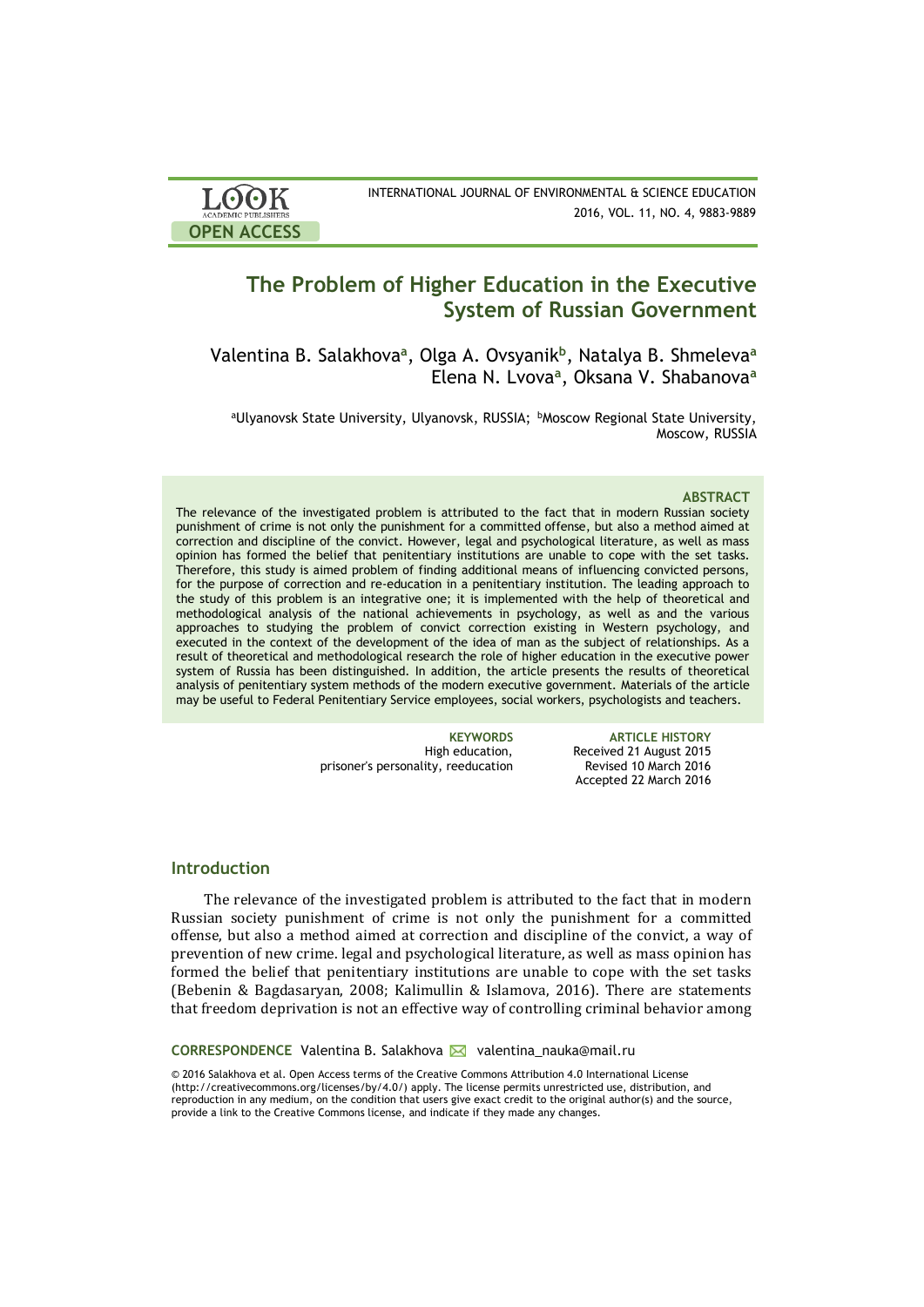persons bearing punishment. A practical validation of this is continuous increase in crime. In our opinion, the explanation for penitentiary department inefficiency could be revealed in that during the process of punishment the prisoner acquires negative traits such as proneness to violence, selfishness, disrespect towards society, etc. (Rybak, 2001). The causes of such restructuring may be connected to insufficient efficiency of organs executing punishment and also to ongoing consolidation and further development of the stereotype of an ex-prisoner's personality (Antonyan, 1996). Yet the spectrum of influential factors on prisoner's personality is far more wide and diverse. However, the impact of isolation on the human psyche is understudied, the character traits of the prisoner are determined ambiguously, and unidentified remains the extent of influence on them of the regime and labor discipline in the conditions of freedom deprivation (Zhuleva, 2000). There is no explanation of subjective and objective causes of restructuring of personality, and what changes the substructure of experience is undergoing. There is a lack of reliable criterions to evaluate the impact on prisoners and interactions of prisoners among themselves and with administration.

Therefore, this study is aimed problem of finding additional means of influencing convicted persons, for the purpose of correction and re-education in a penitentiary. The leading approach to the study of this problem is an integrative one; it is implemented with the help of theoretical and methodological analysis of the national achievements in psychology, as well as and the various approaches to studying the problem of convict correction existing in Western psychology, and executed in the context of the development of the idea of man as the subject of relationships. As a result of theoretical and methodological research the role of higher education in the executive power system of Russia was identified. In addition, the article presents the results of theoretical analysis of penitentiary system methods of the modern executive government.

Materials of the article may be useful to Federal Penitentiary Service employees, social workers, psychologists and teachers (Kalinina et al., 2016; Kalinina, 2014).

# **Methodological Framework**

We have theoretical and methodological analysis of the study of domestic and foreign literature was used as part of the problem, which led to the conclusion that the most appropriate means of influence on the identity of the perpetrator with the aim of reforming and re-training may be a professional activity. The works of the following researches were A.N. Leont'ev (1977), S.L. Rubinshtejn (1989), K.K. Platonov (1982), V.N. Mjasishhev (1966), A.S. Mihlin (1991). So, on the basis of aforesaid, the most optimal way to influence a criminal's personality with the aim of his correction and reeducation may be educational-professional activity.

### **Results**

The problem of personality development during the educational-professional activity is in its essence interdisciplinary and studied by scholars of different scientific spheres (sociology, psychology, pedagogy and philosophy). The foreign theoretical and practical studies of personality development during educational activity are connected before all with such names as H. Ebbinghous (1885), C.I. Hovland & W. Mandell (1957), J. Guilford (1982), J.L. Holland (1987), D.E. Super (1957). In the domestic psychology the given problem was considered in the framework of personal, activity and system approaches in the proceedings of A.N. Leont'ev (1977), K.K. Platonov (1982), B.G. Lomov (1984), S.L. Rubinshtejn (1989).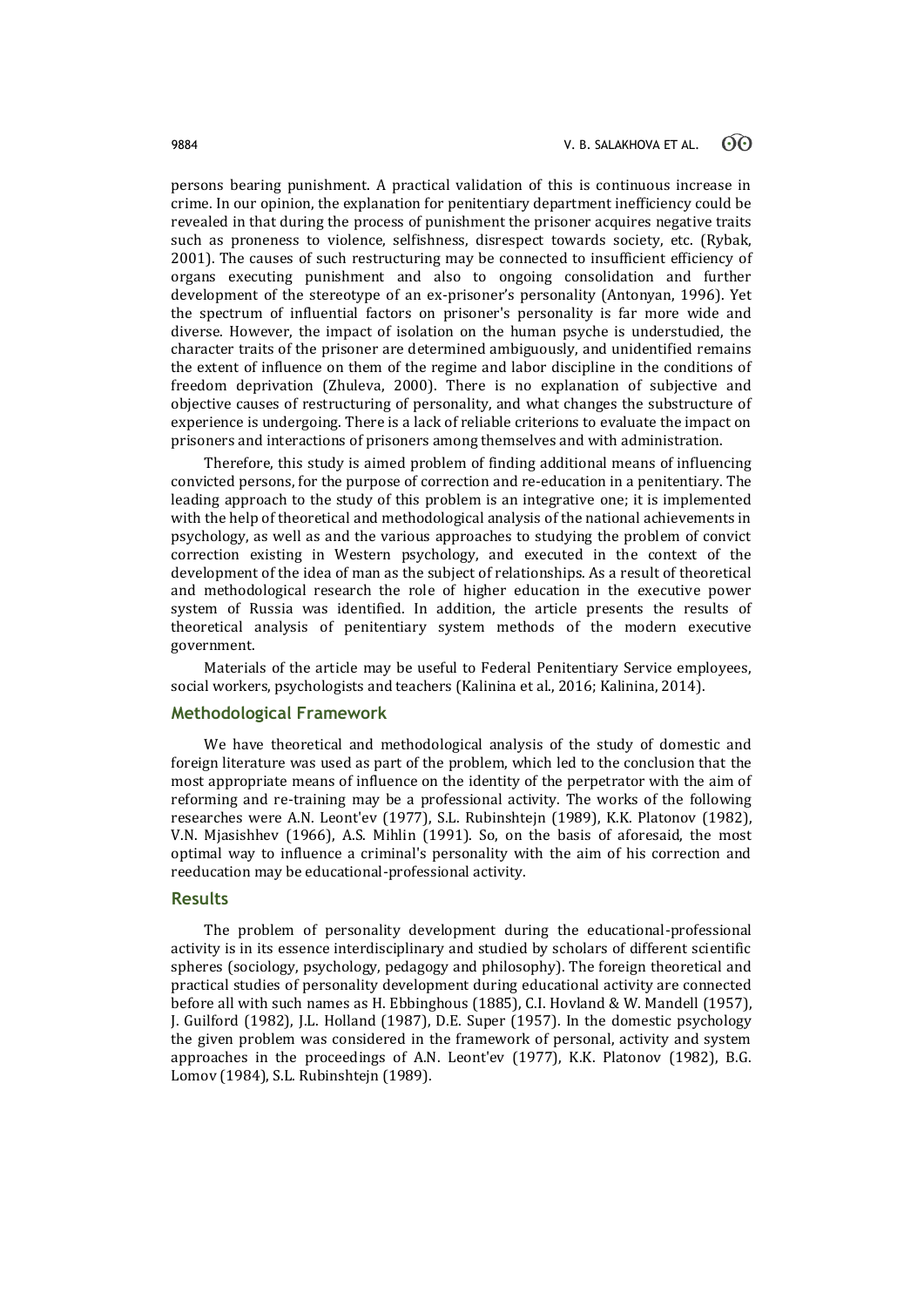#### $\odot$ INTERNATIONAL JOURNAL OF ENVIRONMENTAL & SCIENCE EDUCATION 9885

From the position of activity approach the process of getting higher professional education is considered as an activity. The main direction of professionalization study is forming individual ways and styles of activity at the different stages of personality development in the given process. The representatives of personal approach study the process of professionalization from the point of forming individual personality. From the position of system approach the process of personality professionalization and personality itself is necessary to consider as systems which have certain inner structure, connections, relations, hierarchy (Asmolov, 1990).

Outgoing the main theoretical positions of both approaches, the process of professional personality becoming is inseparable from development of personality itself and from changes which occur in its structure in the process of getting higher professional education. For deeper understanding of the personality professionalization problem from the point of its development and changing we turned to the main positions of integral conceptions revealing all the elements of getting higher professional education mechanism as an autonomous process.

In the framework of conception designed by T.V. Kudrjavcev (1998), educationalprofessional activity is considered as an integrated process of professional and social personality maturity attaining. Therefore, the given process entails durable, dynamical and multilevel changes in the structure of individual personality. The given process has stage character and the move to each following stage is laid in the previous, and is accompanied by the appearance of contradiction range with the subject and of crisis situations.

The most interesting in our opinion it seems to be Y.P. Povarenkov's (2014) conception of professional personality development. The results of experimental research conducted by this author demonstrate that the stage of professional training is divided into two periods: educational-academicals and educational-professional. In the first period the educational activity appropriate to university requirements and student personality are formed; in the second period there are the bases of professional personality and psychological system of professional activity beginning to found which finally lead to individual personality developing and its restructuring (Povarenkov, 2014). Here is necessary to mention about obesity L.S. Vygotskij (2000) position that the education itself lead to personality developing.

As may be seen from literature dedicated to the researching problems of subject of different professional activity forms and professionalization in general, during the process of professional activity education the leading elements of personality psychological structure in its quantity and quality composition undergo significant changes which was confirmed by J.P. Povarenkov (2014) and other scholars. This demonstrates the fact of educational process influence on motivational personality sphere (orientation, needs, interests, motives and so on), personality abilities (general and special abilities, talent, cognitive and psychomotor abilities), character and temperament (stable personality traits described from inclusive and dynamic sides), personality experience (knowledge, skills, habits and so on), personality selfconsciousness (structure and levels of Self-conception, self-knowledge, self-assessment, self-control, self-regulation and so on).

Thus, the conducted analysis of domestic and foreign sources dedicated to the problem of studying the role of educational-professional activity in the process of personality development allows us to say that getting higher professional education as an activity in which a person is included leads to some restructurings in its structure (Bebenin & Bagdasaryan, 2008).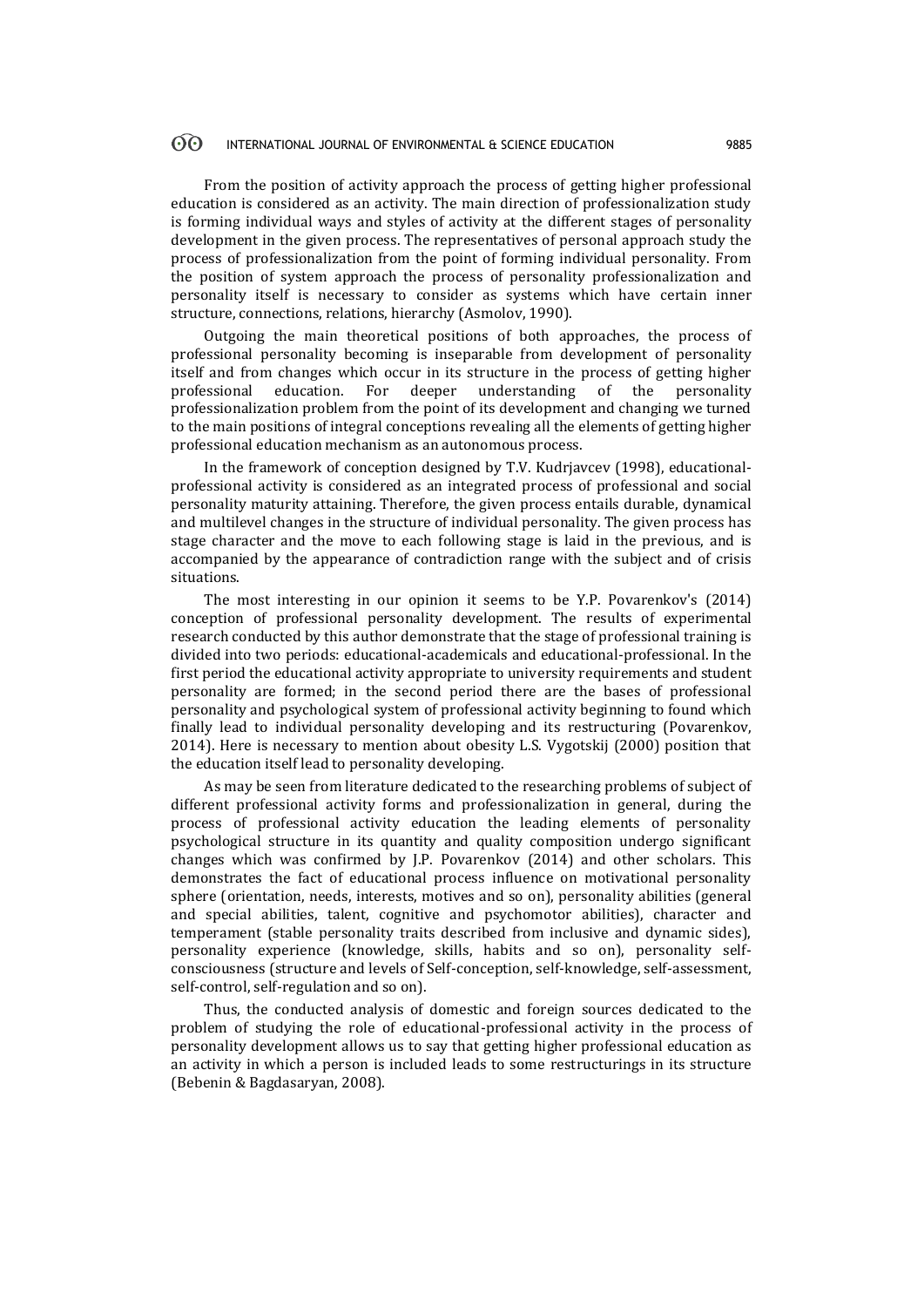The further enlightening of the considered problem demanded a confirmation on the theoretical and empirical levels that the occurring changes in personality structure during the process of getting higher professional education may contribute to reeducation and correction of a prisoner's personality in the conditions of punishment executing. That is the reasonable including higher professional education into the methods system of penitentiary impact on criminal personality with the aim of its reeducation and further re-socialization.

To solve the stated task it seems necessary to conduct the analysis of the existing approaches to correction and reeducation of prisoner's personality and also its further re-socialization. The purpose of the given analysis is methodological validity of choice of getting higher professional education process as a way contributing to correction and reeducation of personality.

There are plenty of approaches to consideration of the problem of correction and reeducation of prisoner's personality. According to Ju.V. Zhuleva (2000), prisoner correction is "action resumption and repetition" and counteraction to personality's social degradation. Furthermore she tells about re-socialization in the means of social adaptation, considering in particular a correction process (Zhuleva, 2000). T. Predov (1980) defines personality correction and reeducation as a targerted process managing moral-psychological training, preventive activity. E.V. Kulebjakin (2000) implies under the process of correction several types of adaptation: adaptation to macroenvironment, adaptation to micro-environment and adaptation to Self (intrapersonal adaptation, achieving necessary unity of inner spiritual sphere and outer personality behavior. The analogous point of view is adhered by N.A. Krajnova (2013). She suggests to consider a prisoner's correction process as a process of individual regeneration as a socialized society member which is implemented on the basis of application to the one who committed a crime and convicted for it a complex of juridical, organizational, psychological-pedagogical, educational and other measures of influence at the different stages of criminal responsibility with the aim of avoiding committing by him new unlawful deeds. The broad interpretation and detailed analysis of the studied problem are provided by M.S. Ribak (2001) who tells us that correction is adjustment of prisoner's personality attributes in the direction to giving it traits necessary and sufficient for the living in positive and neutral, from the position of social security, social group, certain macro-environment.

### **Discussions**

The brief review of the main approaches to defining contents of way directed to prisoner's personality correction allows us say that educational-professional activity may be considered as a way of prisoner's personality correction. Having analyzed the principal points in the framework of the studied problem it seems to be possible to switch directly to means of prisoner's personality correction and reeducation in the conditions of punishment execution.

Nowadays the practice of penitentiary system shows us that as the main means directed to prisoner's personality correction and reeducation are used: regime of serving punishment; labor; educating work with the men serving punishment and education (Antonjan, 1996; Gabdrakhmanova, Kalimullina & Ignatovich, 2016). It is necessary to underline that no these means by themselves but their educationalpenitentiary organization bring the success in prisoner's correction and reeducation.

What is touched to the regime of serving punishment the analysis of corresponding literature shows us that as a regime of serving punishment is understood regulated by law norms the order of executing and serving punishment in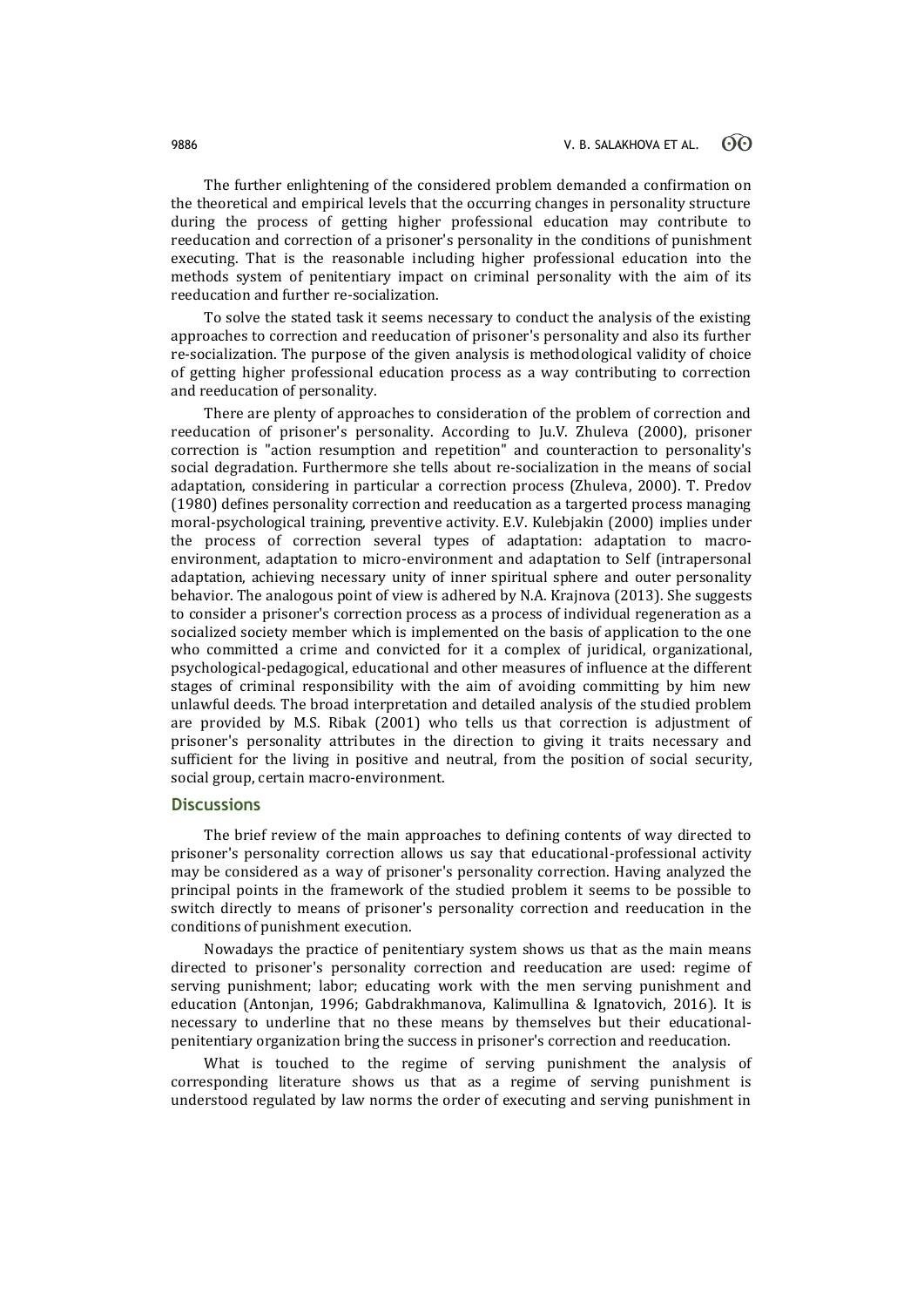#### 60 INTERNATIONAL JOURNAL OF ENVIRONMENTAL & SCIENCE EDUCATION 9887

the form of freedom deprivation. From psychological position the speech is about forming new (proper) behavior stereotypes, necessary habits, new personality attributes. The regime in this case executes three interrelated functions: retributive, educational and providing (keeping the established order of serving punishment in the penitentiary organ).

The other important mean of prisoner's personality correction and reeducation is labor. Alongside with regime, labor has to present one of the most important means of influence on prisoner's personality because the principal function of labor is prisoner's personality education. The educational role of labor have to be in the defense of a man from degradation: psyche organization, integration of livelihood by a definite aim, creating conditions for complete interpersonal communication. Yet it was F.M. Dostoevskij who noticed that anguish necessary cohabitation is weakened by leaving a man to the work. Labor thus has to present substitute function distracting prisoners as from depressing thoughts so from different antisocial actions. But contemporary condition of penitentiary psychology is characterized by the freedom of choice of the given correction mean that means the absence of optimal realization of the above functions of labor in punishment executing system.

The next method of prisoner's personality correction is educational work with the convicted. It should be noticed that all the moral-psychological influence system is directed to achieving the main purpose - prisoner's reeducation, that is before all changing, restructuring their consciousness, eliminating harmful habits, return to normal life. One of the most important aims of educational work is forming attitude to correction by the prisoners. Attitudes of prisoners are various what determine their different relations to criminal punishment, committed crime, requirements of serving punishment and educational measures.

And finally, the last mean of prisoner's personality correction and reeducation is education. It is exactly this mean which is supposed in our opinion to be the most problematic in penitentiary influence system in the penitentiary paradigm.

The analysis as of domestic so of foreign literature showed that the given mean is intended to educate and reeducate prisoner's personality in the conditions of freedom deprivation, with compliance of certain terms:

- reported information should be scientific;

- knowledge should be accessible for perception;

- knowledge should impact not only intellectual, but also emotional sphere of personality that determine man's readiness to action;

- a prisoner should acquire necessary skills and abilities in labor, obtain information about behavior in society;

- professional orientation of prisoners should be accomplished (Antonjan, 1996).

# **Conclusion**

The listed terms carry generalized character and don't provide possibility for accomplishing any forecast in the route of prisoner's correction and reeducation. Moreover, in the conditions of freedom deprivation the emphasis is stood on providing prisoners with the general education as a necessary education in the conditions of modern society.

The study of higher professional education role in penitentiary system performs in our opinion a huge interest because the given problem is in the contemporary science little investigated and constitute particular domain of penitentiary psychology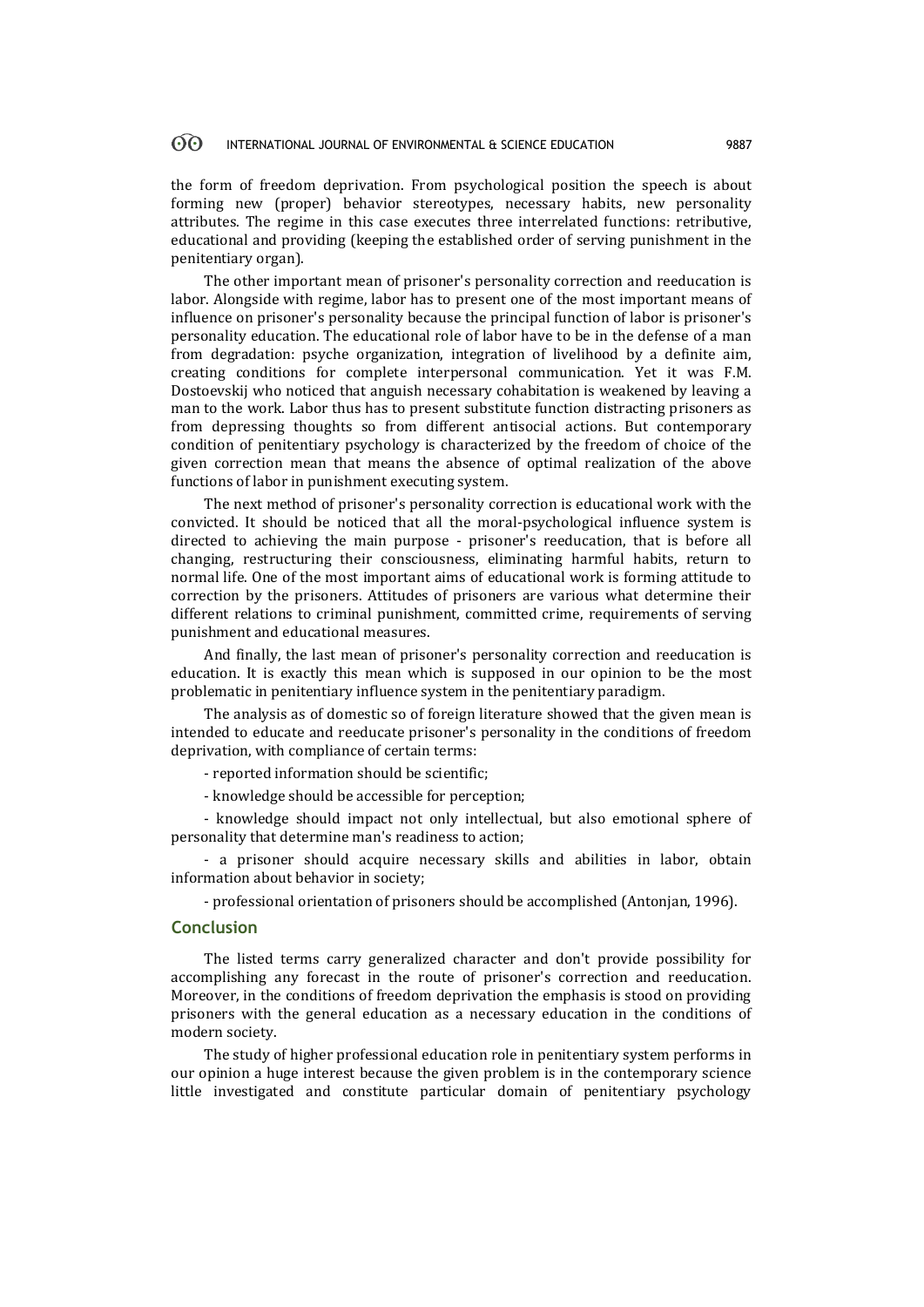including in itself revealing a question of prisoners correction with the help of educational-professional activity.

# **Acknowledgements**

The study is conducted with the financial support of Russian Fund for Humanities within scientific-research project "The research of indicators features and dynamics of value-semantic sphere of prisoners receiving higher professional education", project № 15-36-01329/16

### **Disclosure statement**

No potential conflict of interest was reported by the authors.

### **Notes on contributors**

**Valentina B. Salakhova** holds a PhD., Associate Professor of pedagogy and psychology, Faculty of Humanities of the Ulyanovsk State University, Ulyanovsk, Russia.

**Olga A. Ovsyanik** holds a Doctor of Psychology, Professor of the Department of Social Psychology of the Moscow Regional State University, Moscow, Russia.

**Natalya B. Shmeleva,** holds a Doctor of Pedagogy, Professor of pedagogics of professional education and social activity, Faculty of Humanities of the Ulyanovsk State University, Ulyanovsk, Russia.

**Elena N. Lvova** holds a PhD., Associate professor of pedagogics of professional education and social activity, Faculty of Humanities of the Ulyanovsk State University, Ulyanovsk, Russia.

**Oksana V. Shabanova**, holds a PhD., Associate professor of pedagogics of professional education and social activity, Faculty of Humanities of the Ulyanovsk State University, Ulyanovsk, Russia.

### **References**

Antonyan, Y.M. (1996). *Psychology and criminal investigations of crimes.* Moscow: Lawyer, 335 p.

Asmolov, A.G. (1990). *Personality Psychology.* Moscow: State Univ. University, 367 p.

- Bebenin, V.G., Bagdasaryan, L.E. (2008). A study of tolerance in the educational space of the average professional and higher education. *Vocational education number*, *1,* 73-76.
- Ebbinghaus, H. (1885). *Psychologie.* Leipzig: Duncker u. Humblot, 169 p.
- Gabdrakhmanova, R.G., Kalimullina, G.I. & Ignatovich, V.G. (2016). Professional Pedagogical Education Quality Management. *IEJME-Mathematics Education, 11(1)*, 103-112.

Guilford, J.P. (1982). Cognitive psychologys ambiguities. *Psychological Review, 89,* 48-59.

- Holland, J.L. (1987). Current status of Hollands theory of careers: Another perspective. *The Career Development Quarterly, 36, 24-40*.
- Hovland, C.I. & Mandell, W. (1957). Is there a law of primacy in persuasion? *The order of presentation persuasion.* New Haven: Yale University Press, 1-22.
- Kalimullin, A.M. & Islamova, Z.I. (2016). Formation of Information-Educational Environment in the Partner Universities of University of Shanghai Cooperation Organization. *IEJME-Mathematics Education, 11(6)*, 1879-1890.
- Kalinina, N.V. (2014) Social and psychological difficulties of adaptation with the schoolchildren in inclusive educational environment. *Izvestija Saratovskogo universiteta. Serija Akmeologija obrazovanija, psihologija razvitija, 4(12),* 355-358.
- Kalinina, N.V., Kalinin, I.V., Oschepkov, A.A., Salahova, V.B. & Sima, M.A. (2016) The Use of Social Resources of Inclusive Educational Environment to Cope Difficult Situations by Adolescents. *Mathematics education, 11(7),* 2527-2536.
- Kraynova, N.A. (2005). *Some aspects of the interpretation of the concept of re-socialization of convicts.* Direct access: from http: //tsn/tmb.ru/nu/kon/arhiv
- Kudryavtsev, V. (1998). *The genesis of crime: experience kriminologo*. Moscow: Forum: INFRA, 214 p.
- Kulebyakin, E.V. (2000). On the problem of the relation of objective and subjective the process of social adaptation in modern conditions (macrosociological aspects). *Problems of social adaptation of various*